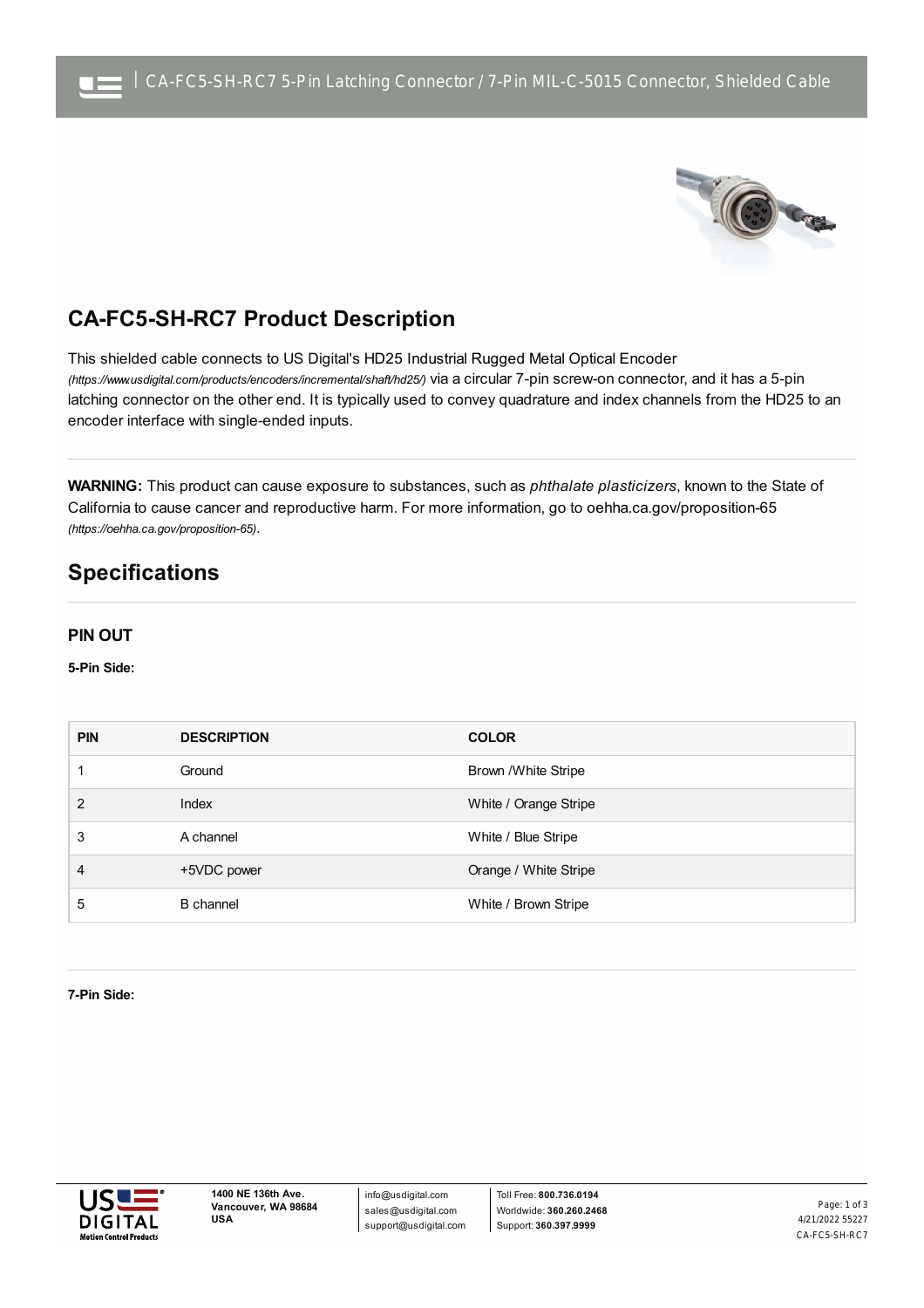



**1400 NE 136th Ave. Vancouver, WA 98684 USA**

info@usdigital.com sales@usdigital.com support@usdigital.com

Toll Free: **800.736.0194** Worldwide: **360.260.2468** Support: **360.397.9999**

4/21/2022 55227 CA-FC5-SH-RC7 Page: 2 of 3